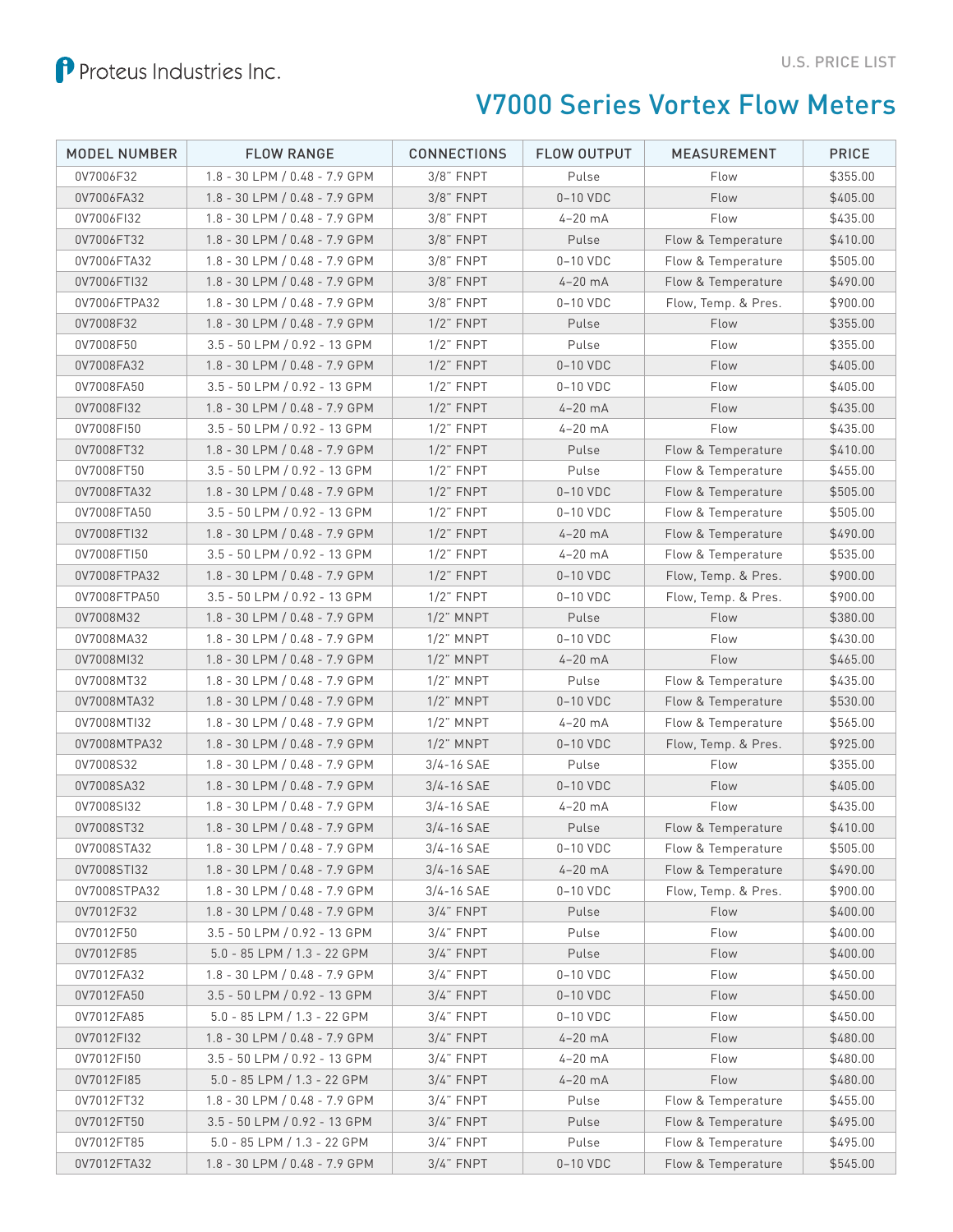| <b>MODEL NUMBER</b> | <b>FLOW RANGE</b>                 | <b>CONNECTIONS</b> | FLOW OUTPUT | <b>MEASUREMENT</b>  | <b>PRICE</b> |
|---------------------|-----------------------------------|--------------------|-------------|---------------------|--------------|
| 0V7012FTA50         | 3.5 - 50 LPM / 0.92 - 13 GPM      | $3/4$ " FNPT       | $0-10$ VDC  | Flow & Temperature  | \$545.00     |
| 0V7012FTA85         | 5.0 - 85 LPM / 1.3 - 22 GPM       | $3/4$ " FNPT       | $0-10$ VDC  | Flow & Temperature  | \$545.00     |
| 0V7012FTI32         | $1.8 - 32$ LPM $/ 0.48 - 8.5$ GPM | $3/4$ " FNPT       | $4-20$ mA   | Flow & Temperature  | \$535.00     |
| 0V7012FTI50         | 3.5 - 50 LPM / 0.92 - 13 GPM      | $3/4$ " FNPT       | $4-20$ mA   | Flow & Temperature  | \$580.00     |
| 0V7012FTI85         | $5.0 - 85$ LPM $/ 1.3 - 22$ GPM   | $3/4$ " FNPT       | $4-20$ mA   | Flow & Temperature  | \$580.00     |
| 0V7012FTPA32        | 1.8 - 32 LPM / 0.48 - 8.5 GPM     | $3/4$ " FNPT       | $0-10$ VDC  | Flow, Temp. & Pres. | \$945.00     |
| 0V7012FTPA50        | 3.5 - 50 LPM / 0.92 - 13 GPM      | $3/4$ " FNPT       | $0-10$ VDC  | Flow, Temp. & Pres. | \$945.00     |
| 0V7012FTPA85        | $5.0 - 85$ LPM $/ 1.3 - 22$ GPM   | $3/4$ " FNPT       | $0-10$ VDC  | Flow, Temp. & Pres. | \$945.00     |
| 0V7012M32           | 1.8 - 32 LPM / 0.48 - 8.5 GPM     | $3/4$ " MNPT       | Pulse       | Flow                | \$425.00     |
| 0V7012M50           | 3.5 - 50 LPM / 0.92 - 13 GPM      | $3/4$ " MNPT       | Pulse       | Flow                | \$380.00     |
| 0V7012MA32          | $1.8 - 32$ LPM $/ 0.48 - 8.5$ GPM | $3/4$ " MNPT       | $0-10$ VDC  | Flow                | \$475.00     |
| 0V7012MA50          | 3.5 - 50 LPM / 0.92 - 13 GPM      | $3/4$ " MNPT       | $0-10$ VDC  | Flow                | \$430.00     |
| 0V7012MI32          | 1.8 - 32 LPM / 0.48 - 8.5 GPM     | $3/4$ " MNPT       | $4-20$ mA   | Flow                | \$510.00     |
| 0V7012MI50          | 3.5 - 50 LPM / 0.92 - 13 GPM      | $3/4$ " MNPT       | $4-20$ mA   | Flow                | \$465.00     |
| 0V7012MT32          | $1.8 - 32$ LPM $/ 0.48 - 8.5$ GPM | $3/4$ " MNPT       | Pulse       | Flow & Temperature  | \$480.00     |
| 0V7012MT50          | 3.5 - 50 LPM / 0.92 - 13 GPM      | $3/4$ " MNPT       | Pulse       | Flow & Temperature  | \$480.00     |
| 0V7012MTA32         | 1.8 - 32 LPM / 0.48 - 8.5 GPM     | $3/4$ " MNPT       | $0-10$ VDC  | Flow & Temperature  | \$575.00     |
| 0V7012MTA50         | 3.5 - 50 LPM / 0.92 - 13 GPM      | $3/4$ " MNPT       | $0-10$ VDC  | Flow & Temperature  | \$530.00     |
| 0V7012MTI32         | $1.8 - 32$ LPM $/ 0.48 - 8.5$ GPM | $3/4$ " MNPT       | $4-20$ mA   | Flow & Temperature  | \$605.00     |
| 0V7012MTI50         | 3.5 - 50 LPM / 0.92 - 13 GPM      | $3/4$ " MNPT       | $4-20$ mA   | Flow & Temperature  | \$565.00     |
| 0V7012MTPA32        | 1.8 - 32 LPM / 0.48 - 8.5 GPM     | $3/4$ " MNPT       | $0-10$ VDC  | Flow, Temp. & Pres. | \$970.00     |
| 0V7012MTPA50        | 3.5 - 50 LPM / 0.92 - 13 GPM      | $3/4$ " MNPT       | $0-10$ VDC  | Flow, Temp. & Pres. | \$970.00     |
| 0V7012S50           | 3.5 - 50 LPM / 0.92 - 13 GPM      | 1 1/16-12 SAE      | Pulse       | Flow                | \$400.00     |
| 0V7012SA50          | 3.5 - 50 LPM / 0.92 - 13 GPM      | 1 1/16-12 SAE      | $0-10$ VDC  | Flow                | \$450.00     |
| 0V7012SI50          | 3.5 - 50 LPM / 0.92 - 13 GPM      | 1 1/16-12 SAE      | $4-20$ mA   | Flow                | \$480.00     |
| 0V7012ST50          | 3.5 - 50 LPM / 0.92 - 13 GPM      | 1 1/16-12 SAE      | Pulse       | Flow & Temperature  | \$495.00     |
| 0V7012STA50         | 3.5 - 50 LPM / 0.92 - 13 GPM      | 1 1/16-12 SAE      | $0-10$ VDC  | Flow & Temperature  | \$545.00     |
| 0V7012STI50         | 3.5 - 50 LPM / 0.92 - 13 GPM      | 1 1/16-12 SAE      | $4-20$ mA   | Flow & Temperature  | \$580.00     |
| 0V7012STPA50        | 3.5 - 50 LPM / 0.92 - 13 GPM      | 1 1/16-12 SAE      | $0-10$ VDC  | Flow, Temp. & Pres. | \$945.00     |
| 0V7016F150          | 9.0 - 150 LPM / 2.4 - 40 GPM      | 1" FNPT            | Pulse       | Flow                | \$440.00     |
| 0V7016F85           | $5.0 - 85$ LPM $/ 1.3 - 22$ GPM   | 1" FNPT            | Pulse       | Flow                | \$440.00     |
| 0V7016FA150         | 9.0 - 150 LPM / 2.4 - 40 GPM      | 1" FNPT            | $0-10$ VDC  | Flow                | \$490.00     |
| 0V7016FA85          | $5.0 - 85$ LPM $/ 1.3 - 22$ GPM   | 1" FNPT            | $0-10$ VDC  | Flow                | \$490.00     |
| 0V7016FI150         | 9.0 - 150 LPM / 2.4 - 40 GPM      | 1" FNPT            | $4-20$ mA   | Flow                | \$525.00     |
| 0V7016FI85          | 5.0 - 85 LPM / 1.3 - 22 GPM       | 1" FNPT            | $4-20$ mA   | Flow                | \$525.00     |
| 0V7016FT150         | 9.0 - 150 LPM / 2.4 - 40 GPM      | 1" FNPT            | Pulse       | Flow & Temperature  | \$540.00     |
| 0V7016FT85          | $5.0 - 85$ LPM $/ 1.3 - 22$ GPM   | 1" FNPT            | Pulse       | Flow & Temperature  | \$540.00     |
| 0V7016FTA150        | $9.0 - 150$ LPM $/ 2.4 - 40$ GPM  | 1" FNPT            | $0-10$ VDC  | Flow & Temperature  | \$590.00     |
| 0V7016FTA85         | $5.0 - 85$ LPM $/ 1.3 - 22$ GPM   | 1" FNPT            | $0-10$ VDC  | Flow & Temperature  | \$590.00     |
| 0V7016FTI150        | 9.0 - 150 LPM / 2.4 - 40 GPM      | 1" FNPT            | $4-20$ mA   | Flow & Temperature  | \$625.00     |
| 0V7016FTI85         | $5.0 - 85$ LPM $/ 1.3 - 22$ GPM   | 1" FNPT            | $4-20$ mA   | Flow & Temperature  | \$625.00     |
| 0V7016FTPA150       | $9.0 - 150$ LPM / 2.4 - 40 GPM    | 1" FNPT            | $0-10$ VDC  | Flow, Temp. & Pres. | \$985.00     |
| 0V7016FTPA85        | $5.0 - 85$ LPM $/ 1.3 - 22$ GPM   | 1" FNPT            | 0-10 VDC    | Flow, Temp. & Pres. | \$985.00     |
| 0V7016M150          | $9.0 - 150$ LPM / 2.4 - 40 GPM    | 1" MNPT            | Pulse       | Flow                | \$470.00     |
| 0V7016M50           | 3.5 - 50 LPM / 0.92 - 13 GPM      | 1" MNPT            | Pulse       | Flow                | \$425.00     |
| 0V7016M85           | $5.0 - 85$ LPM / 1.3 - 22 GPM     | 1" MNPT            | Pulse       | Flow                | \$425.00     |
| 0V7016MA150         | 9.0 - 150 LPM / 2.4 - 40 GPM      | 1" MNPT            | 0-10 VDC    | Flow                | \$520.00     |
| 0V7016MA50          | 3.5 - 50 LPM / 0.92 - 13 GPM      | 1" MNPT            | $0-10$ VDC  | Flow                | \$475.00     |
| 0V7016MA85          | $5.0 - 85$ LPM $/ 1.3 - 22$ GPM   | 1" MNPT            | 0-10 VDC    | Flow                | \$475.00     |
| 0V7016MI150         | $9.0 - 150$ LPM / 2.4 - 40 GPM    | 1" MNPT            | $4-20$ mA   | Flow                | \$550.00     |
| 0V7016MI50          | 3.5 - 50 LPM / 0.92 - 13 GPM      | 1" MNPT            | $4-20$ mA   | Flow                | \$510.00     |
| 0V7016MI85          | 5.0 - 85 LPM / 1.3 - 22 GPM       | 1" MNPT            | $4-20$ mA   | Flow                | \$510.00     |